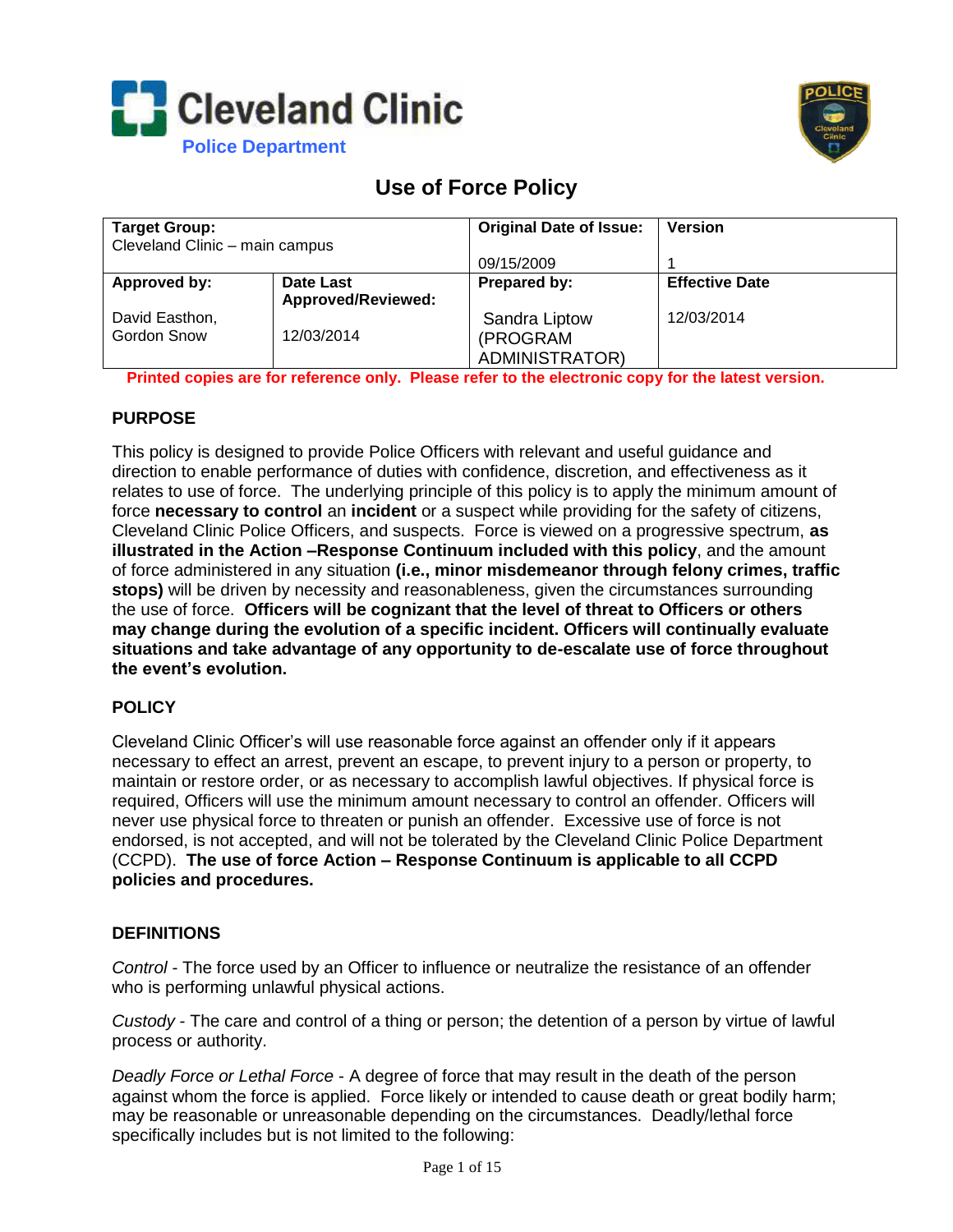- discharge of a firearm aimed at a person;
- use of an impact weapon or instrument against the unprotected head of a person;
- forcing a car off the road; and
- choking the neck or restricting the airflow of any person.

*Escape* - Leaving physical confinement without permission; the departure or deliverance out of custody of a person who was lawfully imprisoned or detained before he/she is entitled to liberty by the process of law. To flee from; to avoid; get away; flee to avoid arrest.

*Law enforcement Officer* - An Officer who is certified and sworn according to the General Statutes of the State of Ohio and the Ohio Revised Code. The term Officer will be used interchangeably with law enforcement Officer in this policy and will have the same meaning. Cleveland Clinic Police Officers are law enforcement Officers.

*Non-lethal force* - Any physical contact that may result in bodily injury short of serious injury or death.

*Pressure Point Control* - A system of controlling low level resistance through the application of pressure to certain locations in the head, neck, and body which are highly susceptible to pain.

*Resistance* - The force used by an offender against an Officer when the Officer is trying to control the unlawful physical actions of the offender. Additional definitions related to levels of resistance are provided on pages 3-5 of this policy.

*Use of Force* - The use of any weapon, tool, or object (including parts of a person's body) by a person which causes actual physical contact of the same or another object against the body or clothing of another person which is applied to subdue, stop, or otherwise exert control over the person against whom it is applied. Additionally, use of a motor vehicle to physically stop a person or another motor vehicle is considered to be the use of force. **A Use of Force Report is required for any situation in which an Officer verbalizes or demonstrates the intent to use force. These situations include, but are not limited to the following examples: advising the suspect of an intention to use force if voluntary compliance is not demonstrated, drawing and loading (extending) the expandable baton, drawing a Taser or firearm.**

*Reasonable Belief* - The facts or circumstances the Officer knows -- or should reasonably know -- which would cause an ordinary and prudent person to act or think in a similar way under similar circumstances.

*Serious Physical Injury* - A bodily injury that creates a substantial risk of death; causes serious, permanent disfigurement; or results in long-term loss or impairment of the functioning of any bodily part, limb, or internal organ.

*Tactical Baton* (also known as ASP -- Armament System and Procedures) – An intermediate force weapon issued by CCPD. The metal baton is 9" when closed and expandable to 26" when fully opened. The baton may be employed in either open or closed modes as a defensive weapon.

*Taser* – An intermediate force weapon issued by CCPD. Taser is a brand name of a widely used Control Electro Weapon. Control Electro weapon refers to weapons designed to disrupt a subject's central nervous system by means of deploying battery powered electrical energy sufficient to cause uncontrolled muscle contractions and override an individuals voluntary motor responses.

The following definitions refer to the **Levels of Resistance:**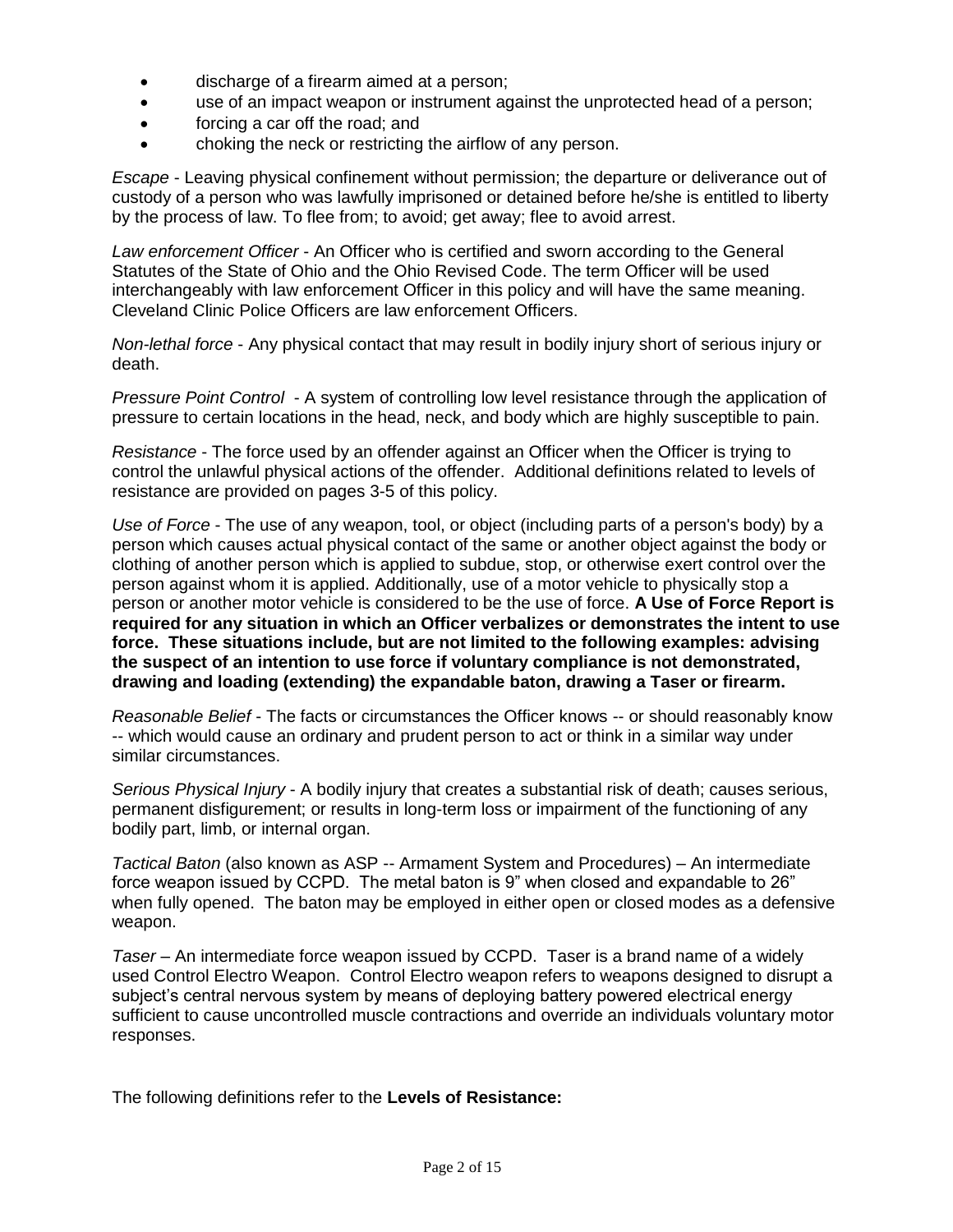An Officer's actions and response to resistance from an offender or suspect will be based upon his/her perception of the offender's level of resistance and intent and in consideration of the offense(s) committed (or believed to have been committed) by the offender. Officers will be trained to use the minimum amount of force necessary to control a subject who is offering any level of resistance. Refer also to Ohio Peace Officer Training Academy -- OPOTA – "Action-Response Use of Force Continuum Chart".

- 1. Psychological Intimidation
	- a. Non-verbal actions, often called body language, influences an Officer's approach to an offender and the level of force to be used if an offender begins to offer resistance. Non-verbal intimidation actions may include, but are not limited to, crossing of the arms, clenching of the teeth or fists, widening of foot stance, or a stare or blank expression. These actions warn an Officer of an individual's emotional state and often indicate an offender's mental and/or physical readiness to resist an Officer's command.
	- b. Non-verbal intimidation actions can serve to warn an Officer of an offender's potential for violence even though the offender has offered no verbal or overt threats. An Officer's interpretation of an offender's non-verbal intimidation signals is not justification for offensive action by the Officer but can be used as information to mentally prepare an Officer for the possible need to take offensive action. An Officer who interprets non-verbal signals and believes that physical control is necessary to prevent a subject from injuring himself or others may initiate action before any overt moves are made by the offender.
	- c. Example: An Officer is confronted by an offender who is staring intently at the Officer. The offender has his arms crossed, fists clinched, feet spread shoulderlength apart, is in a crouched or fighting position, and his face is red with veins bulging in the neck or temple.
- 2. Verbal Non-compliance (Resistive Dialogue)
	- a. Resistive dialogue is comprised of verbal statements by an offender which may include boasting of fighting skill or statements of intent to injure an Officer. Statements which include overt or implied threats of physical injury may influence an Officer's opinion as to the amount of force required to effect control of the subject.
	- b. The reaction to verbal threats made by a subject may differ from Officer to Officer. An Officer must base the decision as to the necessary level of force upon his/her perception of the threat and the subject's ability to carry out the threat. An additional factor is the Officer's knowledge of his/her own physical ability to manage the threat present. If the Officer believes that he/she does not have sufficient skill to establish control with empty hand methods, he/she is trained to escalate to the reasonable level of force necessary to achieve control of the situation.
	- c. Example: An offender says, "If you try to arrest me, you'll need more help!" or "you'll leave me alone if you know what's good for you!"
- 3. Passive Resistance
	- a. Passive resistance is the lowest form of physical resistance. The offender resists control through passive physical actions. Passive resistance is usually in the form of relaxed or "dead weight" posture intended to make the Officer lift, pull, or muscle the offender to establish control. At this level, the offender never makes any attempt to defeat the physical control of the Officer.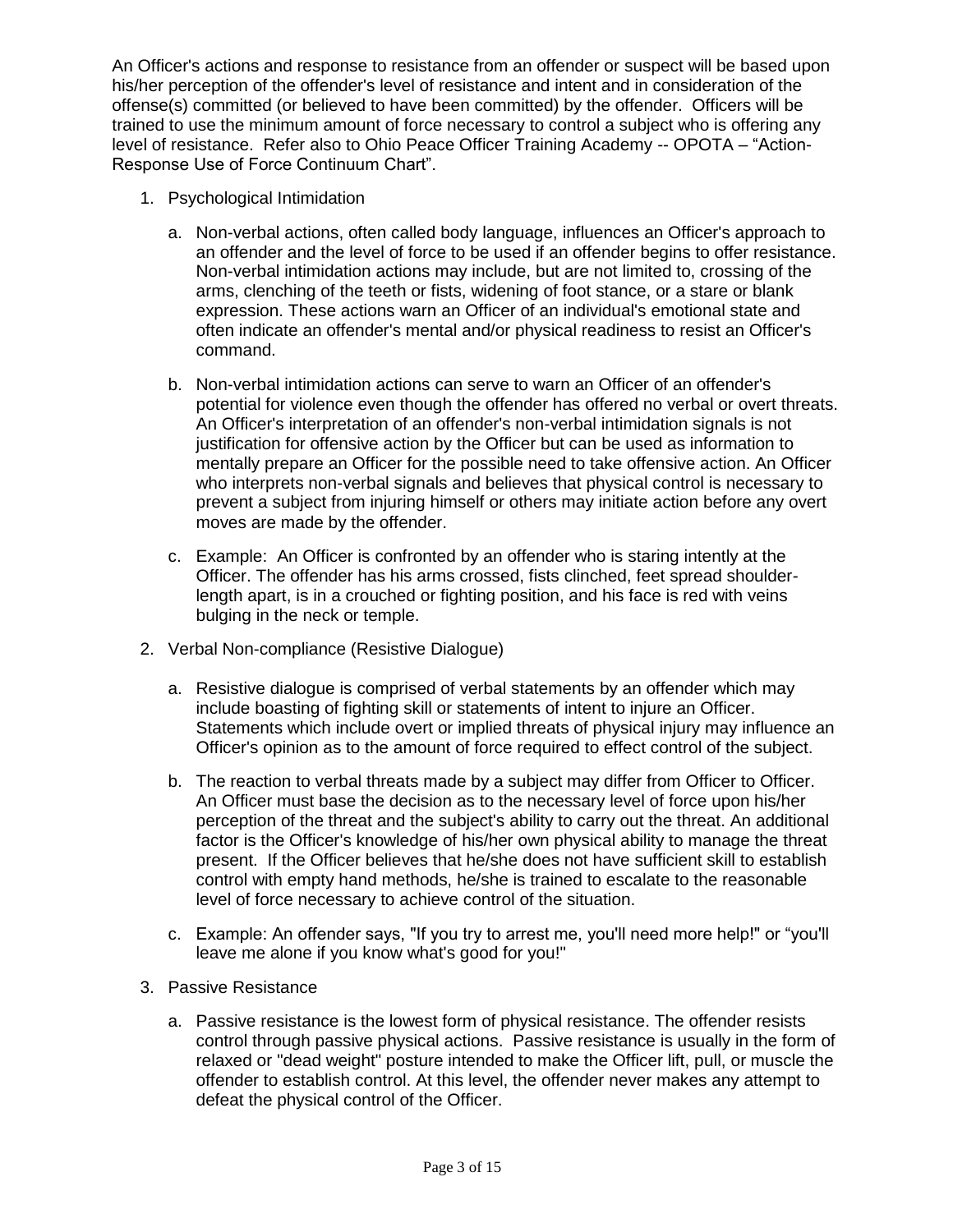- b. Example: An Officer confronts a "limp" offender who is lying on the ground. When the Officer asks the offender to get up, the offender refuses to stand up and continues to lie on the ground.
- 4. Defensive Resistance.
	- a. Officers may confront an offender who physically resists the Officer's attempt to exert control over them by using overt defensive physical actions. With this level of resistance the offender attempts to pull away in a manner that does not allow the Officer to establish control but stops short of attempting to assault or disarm the Officer.
	- b. Examples:

1) An offender pulls away from the grasp of an Officer in an attempt to run away and escape.

2) An offender grabs a steering wheel and refuses to let go. The offender is resisting the Officer's attempt to exert control over him.

3) During a "sit-in" a group of people lock arms and sit in a rigid, upright position. The offenders pull away and resist efforts by Officers to separate the offenders.

- 5. Active Aggression.
	- a. Active aggression is any attempt by an offender to attack an Officer with the intent to defeat attempts of control. The attack is a non-deadly physical assault on the Officer in which the offender strikes or attempts to strike or uses techniques in a manner which may result in injury to an Officer or others. This level of resistance involves empty hand assaults and does not include the use of a weapon. Active aggression may include a simple assault or pushing, striking, kicking, and punching.
	- b. Examples:

1) An Officer confronts an offender who rushes toward the Officer with his arms outstretched in an attempt to strike the Officer.

- 2) An offender attempts to punch or kick an Officer in the legs.
- 6. Aggravated Active Aggression.

a. Aggravated active aggression is any attempt by an offender to attack an Officer wherein the Officer may be justified in the use of lethal force. At this level, an Officer faces not only resistance to control but also overt physical actions from the offender with an object (such as a knife or gun) or is attacked in a manner which could result in death or serious physical injury to the confronting Officer or others.

- b. Examples:
	- 1) An Officer confronts an offender who kicks the Officer in the groin. The Officer becomes disabled and cannot defend himself/herself. The offender continues to strike and/or kick the Officer in the head, chest, or groin.
	- 2) The Officer confronts an offender who is approximately thirty (30) feet from the Officer and who is walking slowly toward the Officer brandishing a knife in a menacing manner. If the offender continues to advance despite verbal warnings to halt, the Officer will soon be imminently threatened with aggravated active aggression.

#### **PROCEDURES**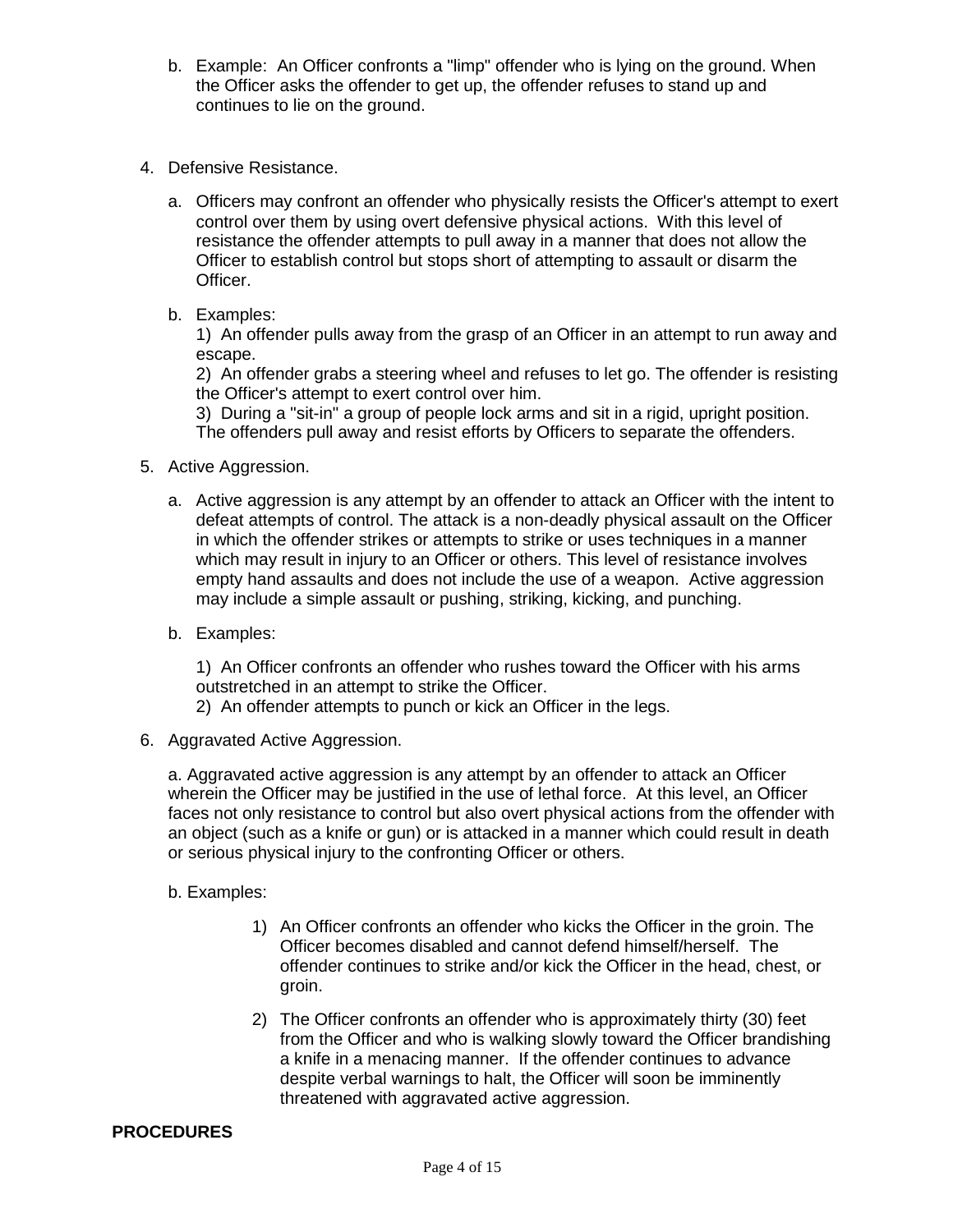- A. Alternatives to The Use of Force: For Officers to be authorized to use force against an offender, an Officer **must first exhaust all other reasonable and practical alternatives to force,** which include but are not limited to the following:
	- 1. Attempt verbally to convince the offender to cooperate, which may include telling the offender what will happen if he/she fails to cooperate.
	- 2. If verbal persuasion fails to secure cooperation and restore order, contact back-up personnel and try to persuade the offender to cooperate through a threat of force.
	- 3. These alternatives must be exercised only if they are "reasonable and practical" under the circumstances. For example, Officers may use force immediately when responding to direct physical attack. An Officer is not required to risk injury by resorting to verbal persuasion under circumstances where it is unlikely to bring about cooperation.
- B. A law enforcement Officer is **justified in using physical force** or force upon another person when and to the extent that he reasonably believes it necessary to:
	- 1. To prevent the escape from custody or to effect an arrest of a person who he reasonably believes has committed a criminal offense (unless he knows that the arrest is not authorized).
	- 2. To defend himself or a third person from what he reasonably believes to be the use or imminent use of physical force while effecting or attempting to affect an arrest or while preventing or attempting to prevent an escape.
- C. A law enforcement Officer is **justified in using deadly force** upon another person only when it is or appears to be reasonably necessary:
	- 1. To effect an arrest to prevent the escape from custody of a person who he reasonably believes is attempting to escape by means of a deadly weapon, or who by his conduct or any other means indicates that he presents an imminent threat of death or serious injury unless apprehended without delay.
	- 2. To defend himself or a third person from what he reasonably believes to be the use or imminent use of deadly force.
	- 3. Deadly force may be used against an escaped convicted felon if the offender used a weapon to escape or resist, or other circumstances indicate that the felon/escapee presents an imminent threat of death or serious bodily injury to others unless immediately apprehended.
	- 4. When the offender is attempting to disarm the Officer.
- D. General Provisions for the Use of Force
	- 1. The use of force is permissible only in accordance with Cleveland Clinic Police Department (CCPD) policy. Nothing in this policy will be construed as authorizing the use of unnecessary or excessive force.
	- 2. The prohibition against the use of unnecessary force will not be construed as requiring an Officer to meet an assaultive or resisting subject with strictly equal force. Rather, an Officer is allowed to use the degree of force which would appear reasonably necessary to bring the subject under the Officer's control.
	- 3. The degree of force employed will be considered in the context of the number of subjects present, the type of resistance employed, the number of Officers present, and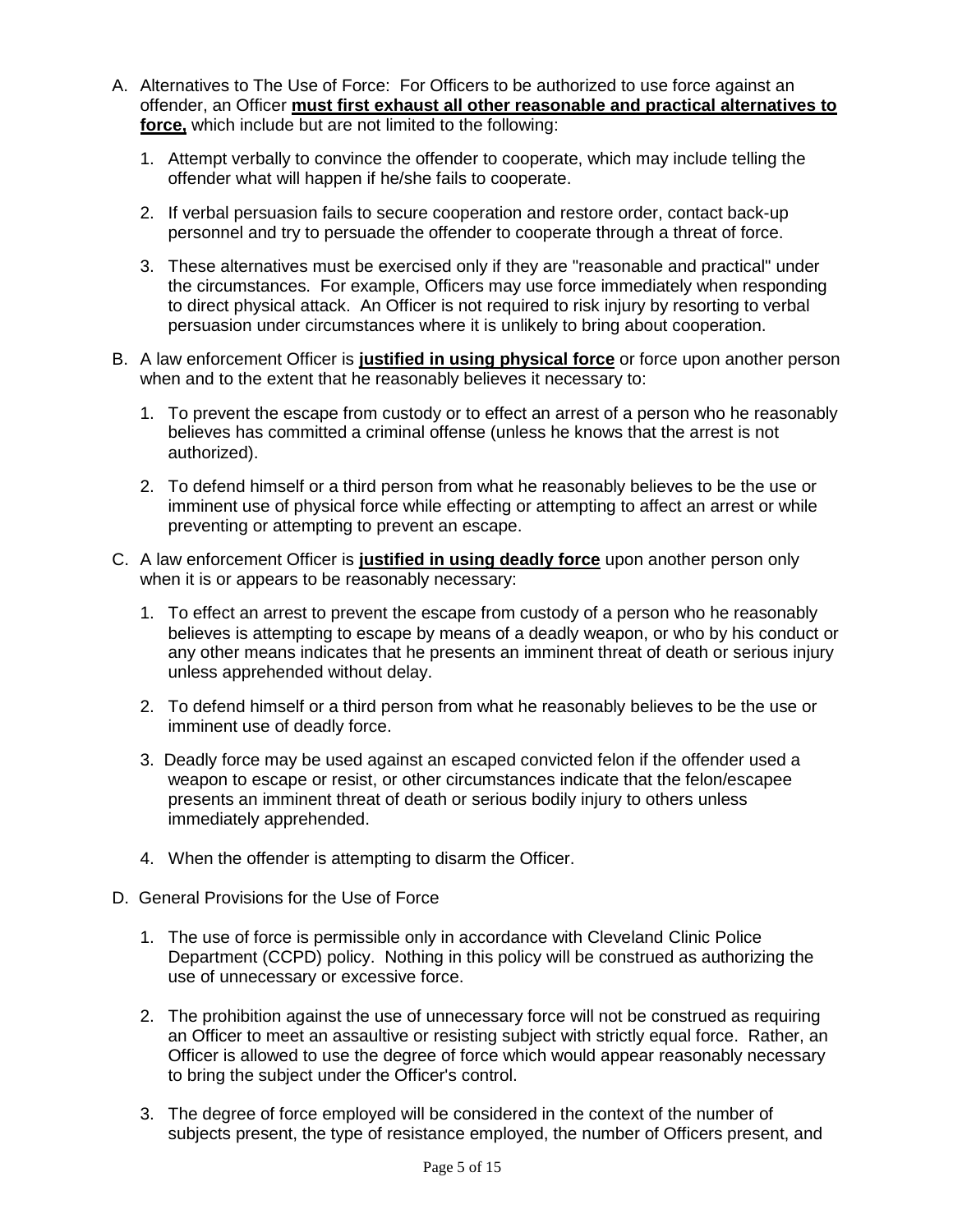other relevant circumstances. The kind and amount of force reasonable and necessary for self-defense or offender control will not be the same for all Officers. Differences in Officer size, age, strength, skill level, medical condition, defensive equipment, and experience may justify different levels of force in overcoming a resistive offender.

- 4. Officers will not use force merely as a result of verbal provocation (Psychological Intimidation or Resistive Dialogue), however extreme.
- 5. Officers will not strike or attempt to strike individuals who are handcuffed or who have been otherwise sufficiently restrained unless such person is attempting to kick, bite, or otherwise assault the Officer and the Officer cannot otherwise reasonably avoid such assault and still carry out the Officer's assigned duties.
- 6. An Officer may use reasonable force to require an uncooperative individual to move from one place to another if the individual refuses to do so on his/her own accord if the movement is necessary to accomplish a reasonable and lawful purpose.
- 7. In circumstances where Officers are assaulted or where the subject resists arrest or relocation, Officers should lodge appropriate criminal charges against the subject after the fact.
- E. Non-Lethal Force: the non-lethal force that an Officer uses to gain control over an offender's resistant actions may be divided into the following categories:
- 1. Officer Presence: In some situations, the mere presence of a law enforcement Officer is sufficient to de-escalate a potential force-on-force situation.
- 2. Verbal Direction.
	- a. The majority of situations can be resolved by good communications skills or verbal direction. Often, verbal direction will sufficiently persuade many individuals to comply without incident.
	- b. In any verbal confrontation, fear and anger must be defused before an offender will be able to understand the Officer's commands.
	- c. Officers will employ good communications skills and patience in an attempt to prevent confrontations from escalating to higher levels.
	- d. Officers are expected to apply skills, techniques and training learned in crisis intervention training.
- 3. Empty Hand Control These techniques cover a number of offender-control methods. Some of these methods are as subtle as gently guiding an offender's movements to more dynamic techniques such as strikes, stuns, and kicks. This policy divides Empty Hand Control techniques into two (2) basic categories:
	- a. Soft Empty Hand Control Techniques. This level of control is designed to control lower levels of resistance including passive resistance and lower levels of defensive resistance, but can be used to control any level of physical resistance. Soft Empty Hand Control techniques result in minimal possibility of injury. Soft Empty Hand Control techniques include pain compliance techniques such as come-along, joint locks, and pressure point control.
	- b. Hard Empty Hand Control Techniques. This level of control is designed to control higher levels of defensive resistance and active aggression. These controls are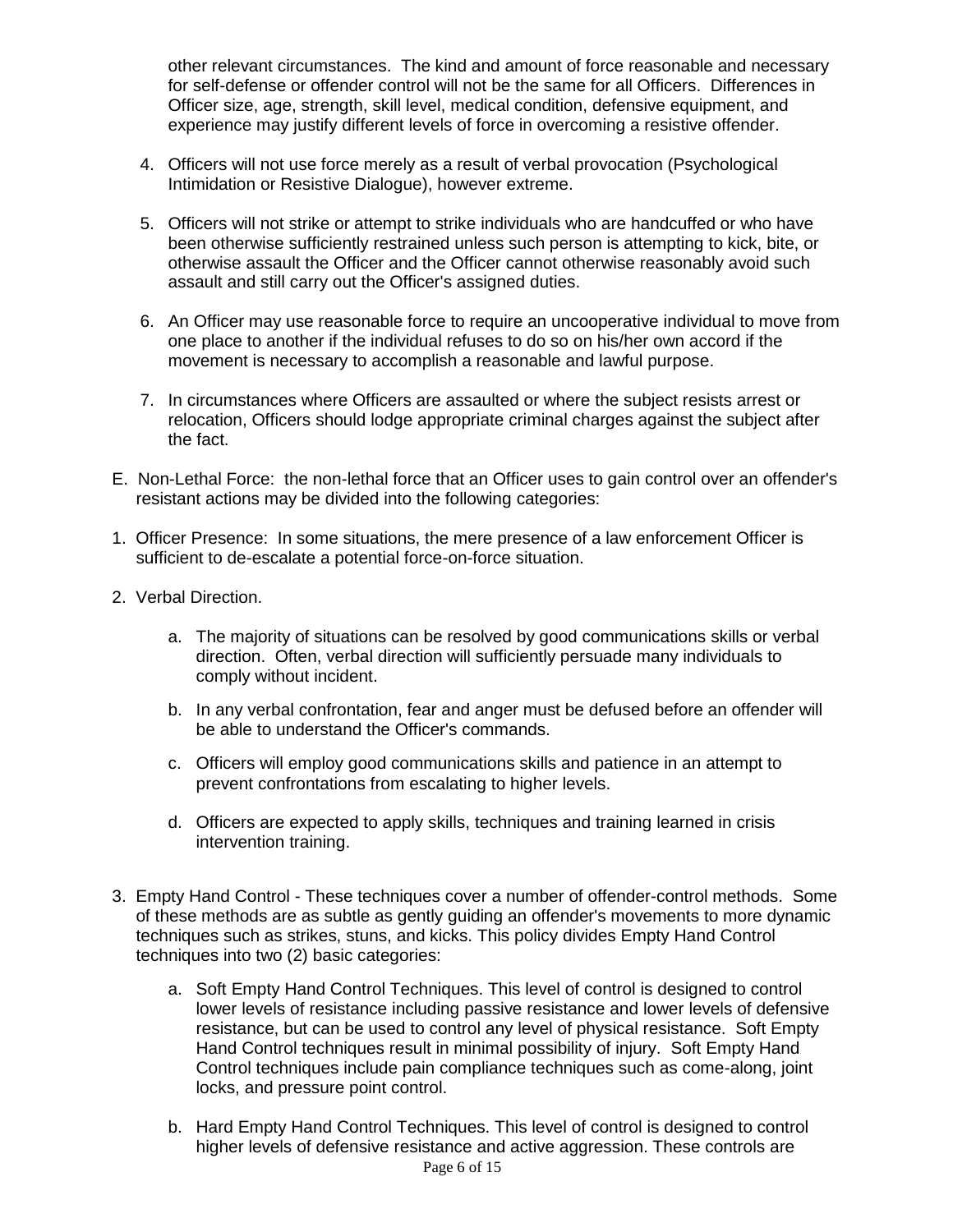applied whenever lower forms of control have failed or where not applicable because the offender's resistance level is perceived by the Officer as being at a dangerous level.

- i) Control techniques which fall into this category have a higher probability of creating soft or connective tissue damage, skin lacerations requiring medical attention, or bone fractures. Although use of these techniques may create some injury to the offender, an Officer may risk injury to himself or be forced to use higher levels of control (such as intermediate weapons) if Hard Empty Hand Control techniques are not used.
- ii) Hard Empty Hand Control techniques include "quick penetration" or "striking" techniques to pressure points or major muscle masses. They may be delivered with an Officer's open hand, fist, forearm, or foot. The preferred target are pressure points which may be found in the head, neck, or shoulder areas or major muscle masses such as the legs, arms, shoulders, or neck. However, it may be necessary for Officers to strike areas where there is a higher potential of injury such as the face or other sensitive areas of the body.
- iii) This department does not authorize the use of any neck restraints or similar weaponless control techniques that pose a greater potential for serious injury.
- 4. Authorized Intermediate Weapon Control (less lethal weapons)
	- a. These techniques cover methods, which involve the use of weapons other than an Officer's body.
	- b. These weapons include, but are not limited to batons (impact weapons), and Tasers.
	- c. The Cleveland Clinic Police Department uses the A.S.P. Tactical Baton as the intermediate impact weapon of choice. Hard intermediate weapons provide a method of controlling offenders when lethal force is not justified but when Empty Hand Control techniques are not sufficient or practical to establish control.
		- i) Officers may use a baton (impact weapon) as a defensive weapon to control an offender when the use of the baton (impact weapon) is authorized.
		- ii) Officers are prohibited from using a baton (impact weapon) unless the baton (impact weapon) is issued by the CCPD or approved in writing by the Chief of Police.
		- iii) The A.S.P. Tactical Baton (impact weapon) may be used to control resistance in the form of active aggression and lower levels of aggravated active aggression.
		- iv) An Officer should use an Intermediate Weapon for the sole purpose of controlling an offender and never with the intent or goal to impose permanent injury, maim or punish an offender.
		- v) When an Intermediate Weapon is used as a striking tool or to block blows, it is quite likely that some form of skin irritation, bruising, soft tissue damage, connective tissue damage, or bone fractures may occur.
		- vi) A baton (impact weapon) may not be used to deliberately strike the head, groin, or any other potentially lethal area of the body unless the use of lethal force would be authorized against the offender. Inadvertent strikes to these areas during a confrontation may occur but an Officer must not deliberately target these areas.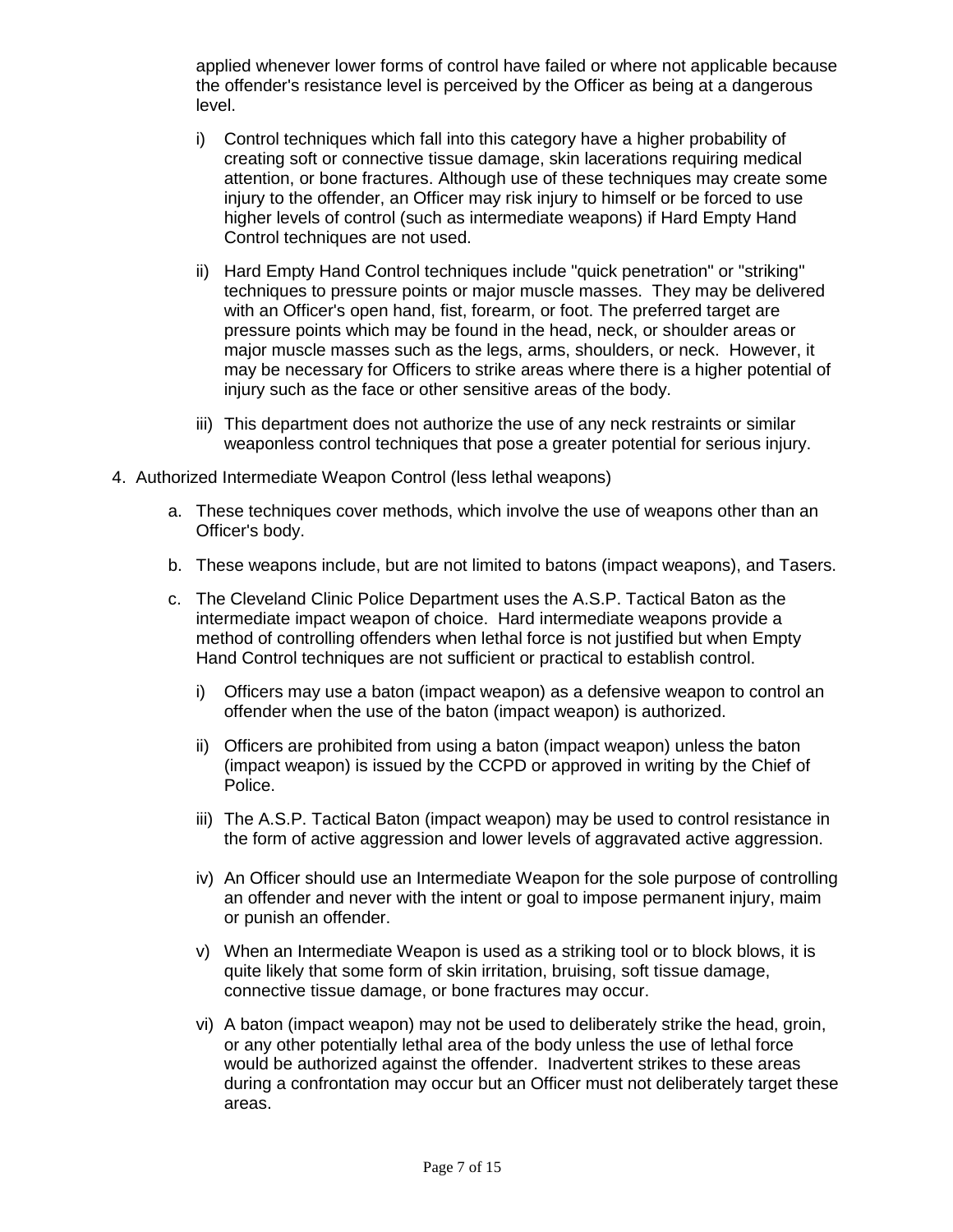- vii) An Officer must receive training in the use of the baton (impact weapon) annually or as directed by Department policy.
- 5. The Taser non-lethal intermediate Control Electro Weapon is specifically covered in **CCPD Policy # 312 Control Electro Weapon**.
- 6. OC spray and other chemical agents are not authorized CCPD intermediate force control weapons.
- F. Lethal Force Use of Firearms

The use of lethal force by a Cleveland Clinic Police Officer must be in accordance with Ohio Revised Code (O.R.C). Law enforcement Officers in their capacity as armed law enforcement Officers providing a protective service bear tremendous responsibility for the proper use of their weapons. Each individual Officer has a moral, civil, and criminal responsibility for his actions. The agency that employs him or her has a similar responsibility to provide training and to establish and enforce guidelines for armed employees. Only law enforcement Officers commissioned by the State of Ohio and commissioned through the City of Cleveland Safety Directors Office will be authorized to carry a firearm at Cleveland Clinic Health System facilities.

1. Department Officers will exhaust every reasonable means of defense before resorting to the use of lethal force. Lethal force would then only be used as authorized and prescribed by CCPD policy. Officers are authorized to discharge their firearms under the following conditions:

a. When there is reasonable belief that such force is necessary in defense of human life of the Officer or another individual or in defense of any person in imminent danger of serious physical injury.

b. To apprehend the perpetrator of a felony which involved the use or threatened use of deadly force and in circumstances when the individual who is sought poses an immediate threat to the life and/or safety of the Officer or other individual(s) if his / her capture is delayed.

c. During weapons qualification or any other training session when so authorized by an instructor

d. Firing a weapon at or from a moving vehicle is rarely effective and it presents an extreme danger to innocent persons, and particularly if the officer in a moving vehicle is attempting to use a firearm. A moving vehicle in and of itself is not a presumed threat that justifies the use of deadly force (e.g. a vehicle avoiding a roadblock or officer deployed road spikes in and itself is insufficient justification to shoot at a moving vehicle); unless it can be clearly and convincingly articulated that:

- o The vehicle/occupant(s) poses an immediate and/or continued threat of death or serious physical harm **and**
- $\circ$  There are no other reasonable means available to avert or eliminate the threat **and**
- $\circ$  The deployment of deadly force does not place innocent persons at risk of stray gunfire or harm from an uncontrolled vehicle.
- 2. Forbidden Uses of Firearms
	- a. Firing at a fleeing person is forbidden except as provided in (d) above.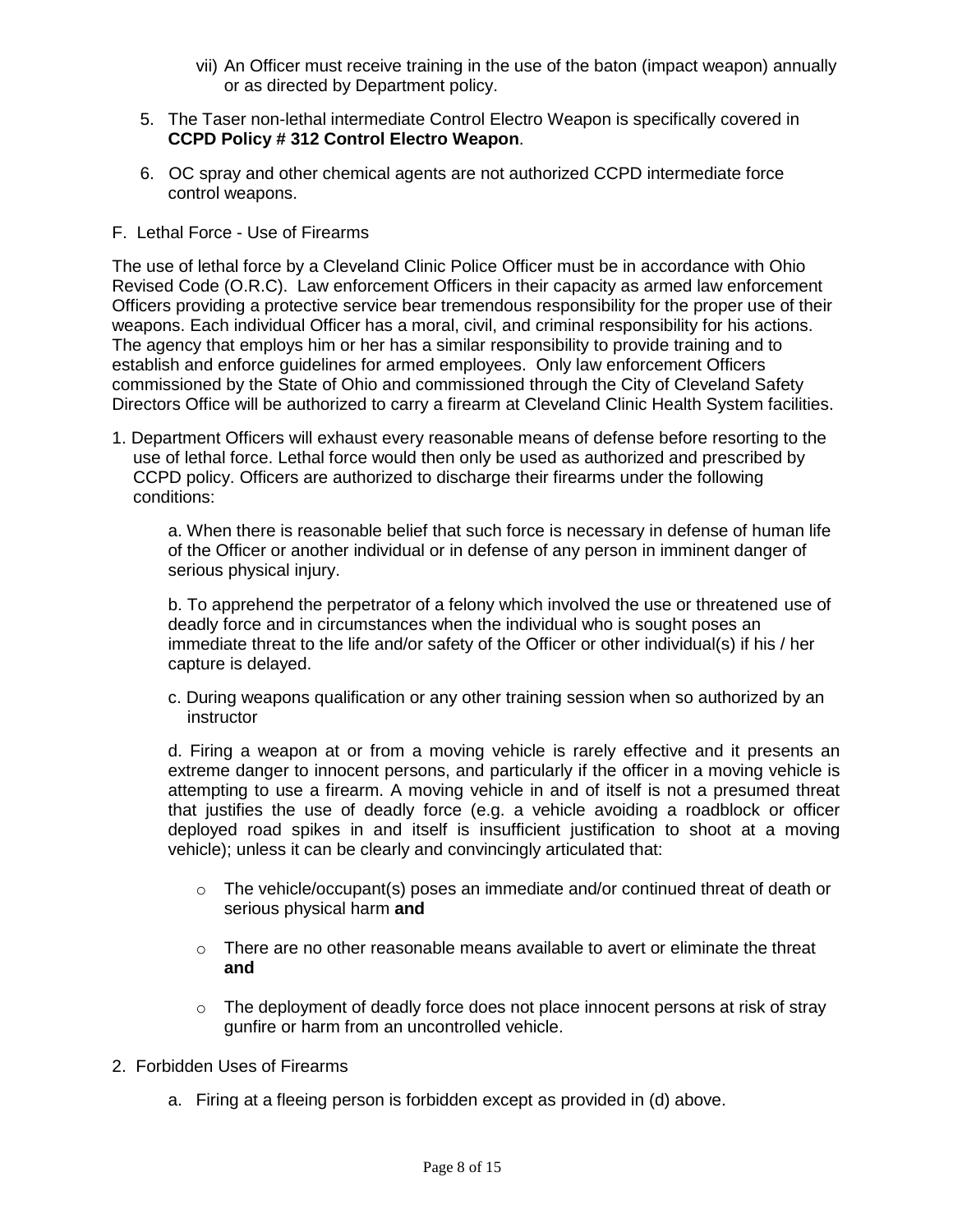- b. Firing *at* a motor vehicle in which a person is attempting to escape or *from* a motor vehicle while it is in motion is forbidden except as provided in (d) above.
- c. Use of a firearm to strike a blow is forbidden.

d. Firearms will not be used to warn, threaten, or bluff and the use of warning shots is forbidden.

 e. Firearms will not be used when the Officer is aware that firing the weapon creates a substantial risk of causing serious physical injury or death of an innocent person unless articulable exigent circumstances exist and the Officer's action poses less risk than inaction. For example, discharging a firearm into a crowd or shooting into a building or through a wall, where the subject is not clearly identified and it is unknown if there are other occupants present.

- 3. Authorized Weapons
	- a. No weapon of any kind will be carried or used except those issued by the CCPD or authorized in writing by the Chief of Police.
	- b. No ammunition will be carried or used except that which is authorized / issued by the Department and ammunition will not be altered in any manner.
	- c. Each weapon will be inspected and approved for use by the department's armorer prior to being issued.
	- d. The Firearms Instructor will maintain a record on each department authorized weapon.
	- e. Any object not specifically approved for use as a weapon is prohibited for use as a weapon.
	- f. No adjustments, alterations, or repairs will be performed on any firearm except by the Department's Firearms/Armorer or by an authorized repair facility.
- 4. Security of Weapons
	- a. Officers must be knowledgeable of all safety features associated with the weapon they are authorized to carry.
	- b. Officers will not permit others to handle their CCPD authorized firearm unless instructed to do so by a supervisor.
	- c. Each Officer is responsible for the weapon(s) issued to him/her and for safeguarding the weapons from loss or theft at all times.
	- d. Police Officers are allowed to take their firearms home with them after duty. This privilege results in special precautions and responsibilities for those Officers. In effect, if an Officer chooses to take his/her firearm home, he/she must assure that it will be properly safeguarded and stored as follows:
		- 1) in a place where it will not be subject to theft.
		- 2) in an area which is not accessible to children or other individuals.
		- 3) in a location not visible to individuals who may visit the Officer's residence.
	- e. Police Officers who do not desire to take their firearms home must store them at the Cleveland Clinic Police Department headquarters in designated lockers.

f. CCPD **Policy #310 Weapons Storage** provides additional guidance concerning firearms security.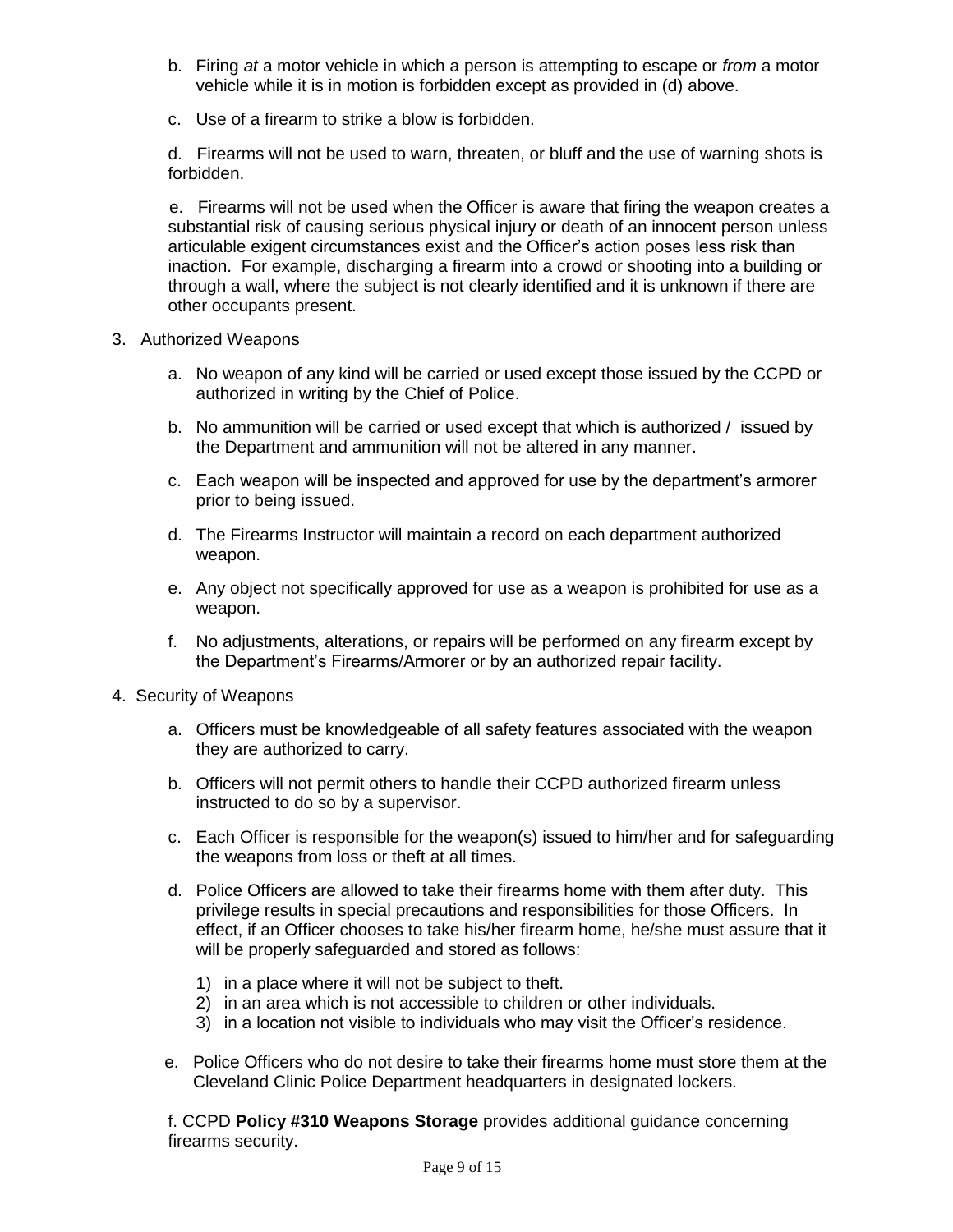- 5. Drawing the Weapon
	- a. When responding to a situation which presents an immediate and deadly threat or where standard law enforcement training teaches that the weapon should be drawn, the weapon may be drawn.
	- b. When the weapon is drawn for maintenance, inspection, or long-term storage, it: will not be pointed in the direction of any person, and will be immediately unloaded and cleared.

6. Surrender of Weapons: an Officer will only relinquish his / her weapon under the following circumstances:

a. Every Officer of the Department is required to surrender his/her weapons immediately upon request to any Officer of higher rank who asks for the weapon.

b. Officers will remove their weapons and place them in the gun lockers when responding to a psychiatric or chemical dependency unit, unless exigent circumstances dictate otherwise.

c. An Officer requiring medical attention will transfer his / her weapon to a fellow Officer or Supervisor.

7. Holster Retention Mechanisms should not be disabled except in clearly dangerous situations -- never in a casual manner or to bluff or threaten a subject. Consider the following:

- a. If a weapon has to be drawn, the retention mechanism does not significantly slow down the action. Speed of draw is a largely irrelevant factor in successful weapon engagements.
- b. If the retention mechanism is disabled and, rather than drawing the weapon, a physical confrontation or chase ensues, the weapon is likely to fall out of the holster accidentally.
- c. If it is not necessary to draw a weapon after disabling the mechanism, the act of activating the holster may be perceived by observers as an unnecessarily provocative gesture that forms the basis of a complaint against the Officer.
- G. Medical Attention
	- 1. When an offender has been apparently injured or complains of injury subsequent to the use of force, Officers will obtain necessary medical attention for the offender. The Officer should – while retaining positive control of the offender -- render first aid and transport the offender directly to the Emergency Department for examination by a physician prior to booking procedures.
	- 2. Whenever an Officer uses Hard Intermediate Weapon Control or Lethal Force against an offender wherein the offender is struck, touched, or otherwise affected -- whether or not injury is apparent -- the Officer will determine the physical condition of any injured party, render first aid if appropriate, and transport the offender to the Emergency Department to be examined by a physician. The Officer must notify his/her supervisor immediately of the use of force, the location, and circumstances of the incident.
- H. Reporting Procedure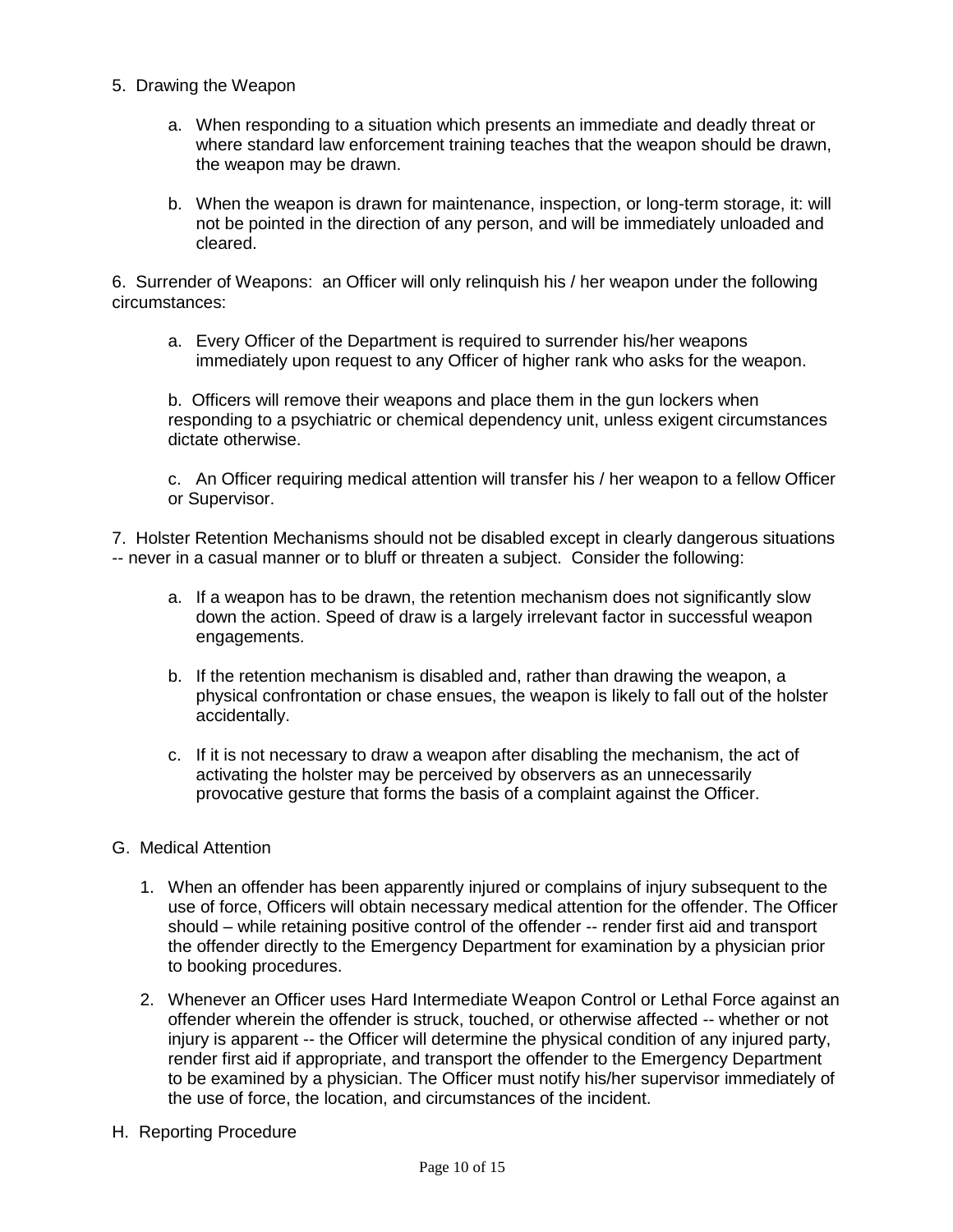- 1. Immediate Notification Requirements: It is the duty of an Officer's supervisor to immediately notify the Chief and Operations Commander at any time of the day or night if any of the following occur:
	- a. An Officer draws and points a firearm at an individual or discharges a firearm for any reason other than scheduled training.
	- b. **An Officer draws and displays an expandable baton or Taser indicating intent to use force.**
	- c. An Officer, **suspect and / or another involved person** is injured requiring medical treatment.
	- d. An Officer dies while on-duty or during law enforcement-related activities, including training.
	- e. An Officer takes an action that results in the injury or death of another person. The Officer-in-charge will also notify the Cleveland Police Department as required by the Cleveland, Division of Police General Order, 1.3.12 (Protocol with Outside Agencies, item D (4) "Use of Deadly Force by other Departments". As stated in the referenced section of the Protocol, Cleveland Police Department chooses to retain jurisdiction for the investigation of Officer involved shootings and the use of deadly force by other departments within the City of Cleveland.

#### f. **The Chief of Police or his designee will make notifications to Protective Services Administration as soon as practical, but within two hours of the reported event.**

2. Report requirements: A written report and CCPD Form #47 (Use of Force Report) for each incident will be submitted to the Chief of Police via the chain-of-command whenever an Officer:

- a. Takes an action that results in (or is alleged to have resulted in) injury or death to another person.
- b. Points a firearm at another person.
- c. Discharges a firearm while on-duty or during law enforcement-related activities, other than training or recreational purposes.
- d. Applies force against another person through the use of non-lethal weapons.

e. Applies weaponless physical force against another person in which criminal charges could be brought against a suspect / offender.

f. Applies force in response to a crisis intervention.

#### **g. A Use of Force Report is required for any situation in which an Officer verbalizes or demonstrates intent to use force.**

- 3. The Use of Force Report will include but is not limited to the following information:
	- a. Detailed description of the incident, including the events leading to the use of force.
	- b. Offender's resistance level and actions during the incident.
	- c. Verbal commands given and identification of diffusion or de-escalation strategies used.
	- d. Offender's response (verbal or body language) and any racial or profane language used.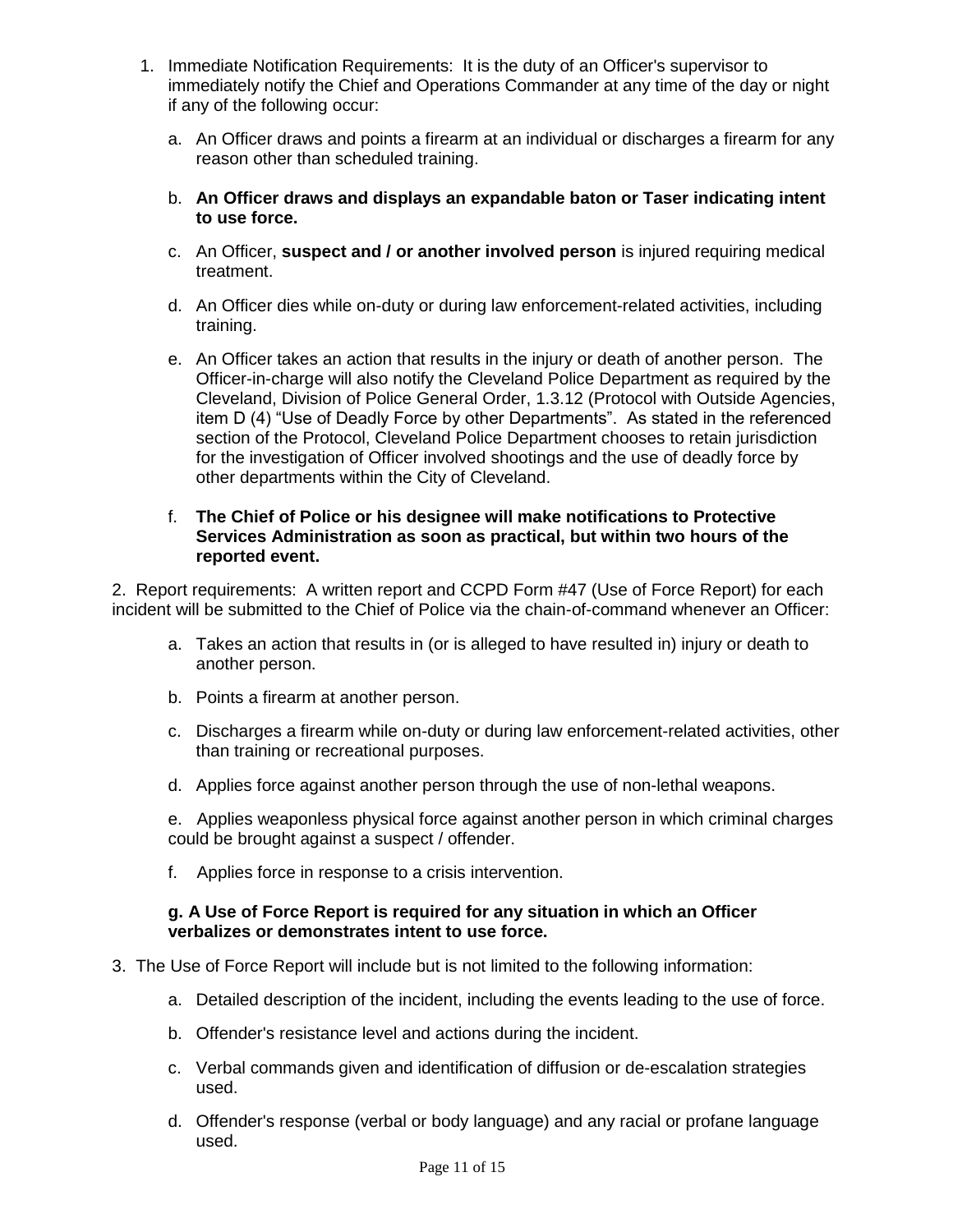- e. Description of control techniques and/or weapons used by staff, if any, and the manner in which they were used.
- f. If restraints were applied, who applied them and to whom they were applied.
- g. If medical personnel were summoned, their findings and any injuries inflicted, if any. If medical personnel were not contacted, state the reason.
- h. Describe escort procedures used, if any.
- i. Describe any injuries sustained by staff.
- j. List all participants in and witnesses of the incident and identify if the incident was known to be recorded by a witness/bystander.
- k. Identify any other action taken by an Officer who used force including criminal charges filed against the suspect.
- 4. Timeliness of Report

All Officers involved in a Use of Force event will (if physically able) submit a verbal and written report with all pertinent information to their first-line supervisor immediately after the occurrence of the event (except as noted below). A report is required whether the incident occurred while on-duty or off-duty, intentionally or by accident. Accidental discharges will be reported immediately whether the discharge results in physical or property damage or not.

- a. An Officer involved in a "Deadly Force" incident will be afforded a 24-hour waiting period before submitting any written statement about the incident.
- b. An Officer will submit a statement that is clear, concise and articulates the circumstances before, during, and after the "Deadly Force" incident.
- c. An Officer will minimize verbal statements to bystanders, media and any witnesses at a "Deadly Force" incident.
- d. An Officer should request time and isolation to regain the composure necessary to submit an accurate description of events related to the incident.
- I. Responsibility of Supervisory Personnel After Use of Force
	- 1. The shift Lieutenant will:
		- a. Immediately take custody of the Officer's weapon. The weapon will be secured and released to the Investigating Officer.
		- b. Review the Use of Force report to ensure that all relevant information is provided and then forward the report to the Operations Commander and/or the Chief of Police along with a statement of any additional information known to the Lieutenant.
		- c. Review each report to determine whether there are policy, training, weapon / equipment, or discipline issues which should be addressed. If such issues are discovered, an additional statement will be completed by the Lieutenant detailing these issues and be included in the submission to the Operations Commander.
	- 2. The Chief of Police will:
		- a. Assign the Officer(s) involved in the incident to administrative duties within the police department pending the results of an internal investigation.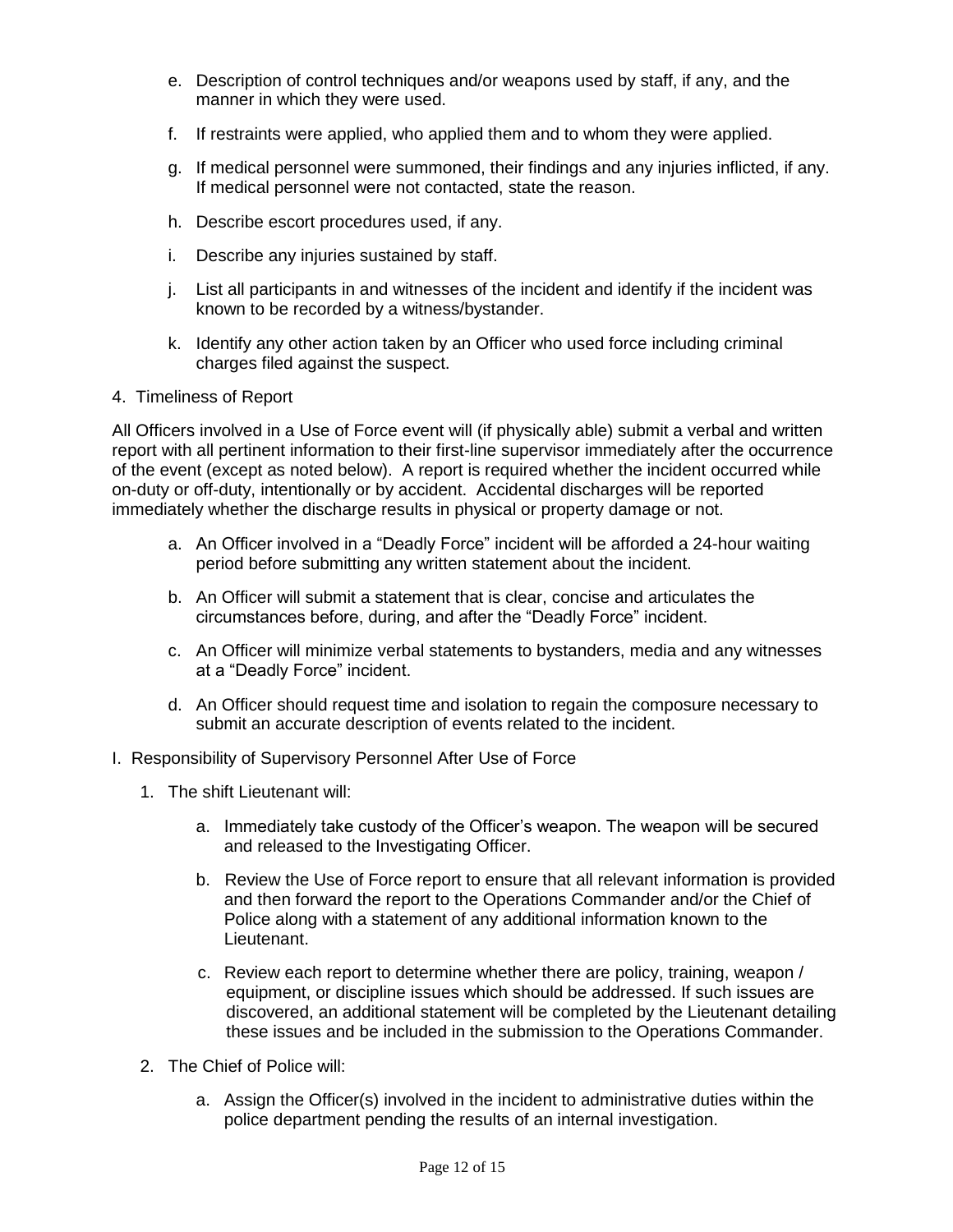- b. Refer the Officer(s) to Concern and/or the Psychologist (Employee Assistance Program) for evaluation.
- c. Make a determination on the Officer(s) duty status after reviewing investigative reports and results of psychologist evaluations.
- d. Appoint an Investigating Officer.
- 3. Investigating Officer
	- a. Conduct a complete and thorough investigation of each incident.
	- b. After the investigation is completed, forward the report of the investigation and any attached statements to the Chief.
	- c. Include a statement of findings which will contain the relevant facts and circumstances surrounding the incident and conclusions as to whether any Officer's conduct violates any law or any rules, regulations, standards, operating procedures, directives, or orders of the CCPD.
	- d. Include the following in the report at a minimum:
		- 1) For use of force investigations, indicate whether the use of force was in compliance with existing policy;
		- 2) For shooting incidents, indicate if the discharge of a firearm was justifiably in the line of duty or an accidental discharge;
		- 3) Indicate whether or not the incident was avoidable
		- 4) Identify considerations to improve training;
		- 5) Identify the quality and role of supervision in the incident;
		- 6) Identify the role of the Communications Center in the incident;
		- 7) Assess Officer behavior to aid in determining current or possible future organizational liability.
	- e. As stated in section H 1 (d) of this policy Cleveland Police Department chooses to retain jurisdiction for the investigation of Officer involved shootings and the use of deadly force by other departments within the City of Cleveland. The CCPD command staff and appointed investigator will be cognizant of this protocol and will fully cooperate with the CPD investigative team.
- 4. Professional Standards Commander
	- a. Review all Use of Force investigative and supervisory reports for the purpose of improving policies, training, and operational procedures.
	- b. Each January, conduct an annual analysis of Use of Force forms submitted during the previous year and submit a report to the Chief of Police, which will include any indications of patterns or trends, any identified training needs, equipment upgrades, and/or policy modifications.
- J. Administrative Leave
	- 1. Any Officer whose use of force results in a death will be placed on administrative leave with pay for a period of time to be determined by the Chief of Police.
	- 2. Based on information received during the preliminary investigation of the incident, the Chief may extend the administrative leave, place the Officer back on active duty, or suspend the Officer pending administrative hearings if there is indication that the Officer violated Departmental policy.
- K. Counseling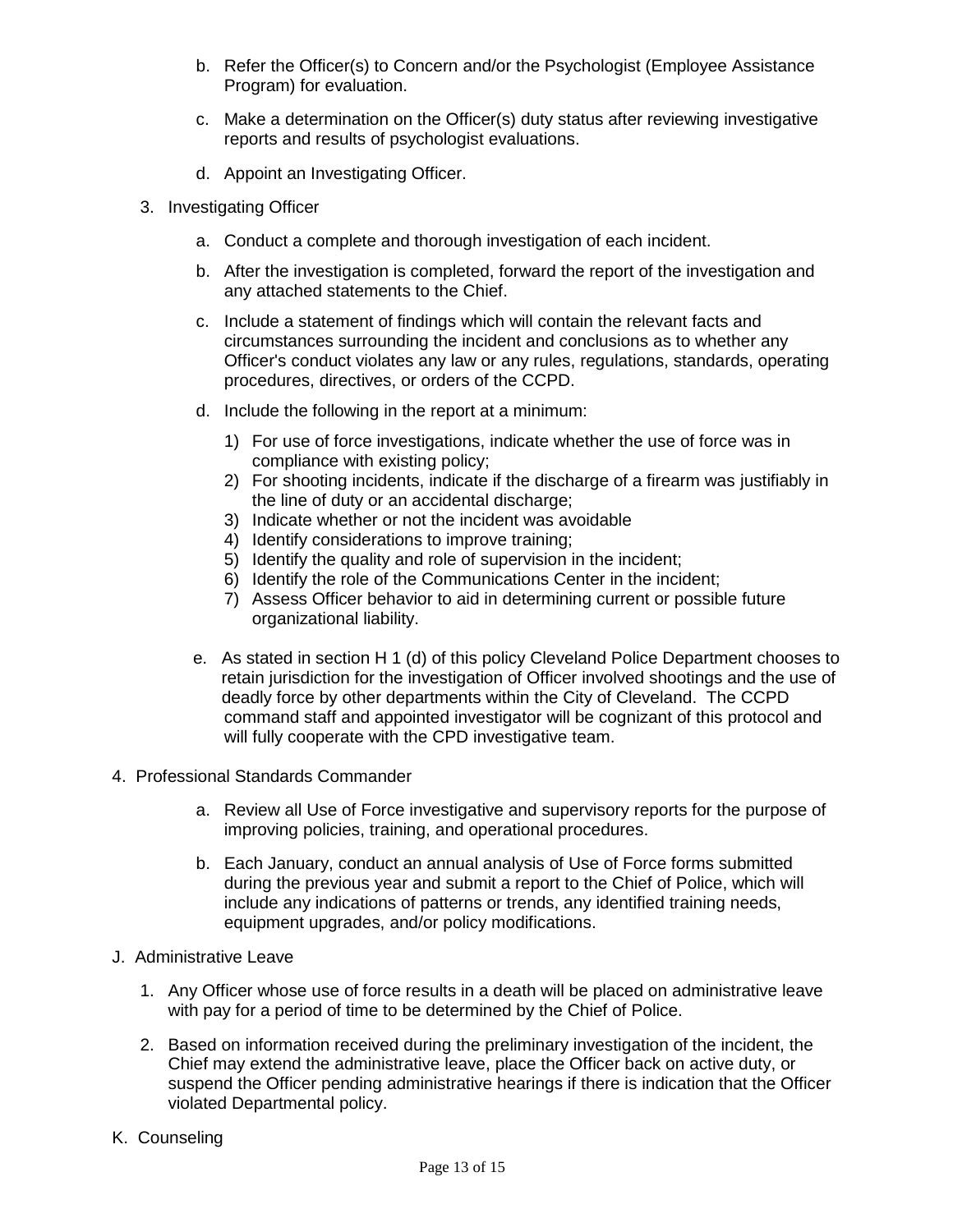- 1. Any Officer whose use of force results in a death or serious physical injury or any Officer who points or fires a firearm in the course of his/her duties will be required upon request of the Chief of Police to undergo counseling with a qualified psychologist or other qualified professional, at the Department's expense, for such period of time as is deemed necessary.
- 2. Officer(s) will be kept appropriately informed of their status throughout their period of leave and counseling.
- L. Training
	- 1. The Cleveland Clinic Police Department Training Unit is comprised of Ohio Peace Officer Training Council certified instructors.

The Training Unit will annually monitor didactic and practical skills instruction and testing in lethal weapons qualifications, electronic controlled weapons, and the Use of Force Continuum. In order to remain authorized to use these weapons / devices, members will successfully complete approved training, including review of policy and procedures on an annual basis.

- a. The detailed curriculum for each of the above referenced training categories is maintained by the Training Unit.
- b. The Training Unit also maintains documentation of annual / biennially proficiency / qualification with weapons associated with this training.
	- 1) Officers will be provided training on any piece of equipment before the Officer is allowed to carry the equipment on-duty.
	- 2) Training will be conducted by certified instructors who are qualified to instruct for that particular piece of equipment.
	- 3) All training will meet or exceed the minimum standards recommended for the piece of equipment.
	- 4) Trainers will use the Department firearms simulator to enhance Officer decision-making employing a variety of challenging and realistic scenarios that foster detailed knowledge of this policy.
- 2. The Training Unit will biennially monitor didactic and practical skills instructions and testing in non-lethal weapons qualifications. Only persons who have successfully qualify and completed department-approved training shall be authorized to deploy them during actual operations.
- 3. Any Officer who fails to meet the prescribed standards in the training curriculum is required to complete a remedial training program. During the remedial training program, the Officer is not permitted to carry any weapon with which he did not qualify.
- 4. The Officer may be placed on restricted duty or administrative leave until he/she successfully completes the remedial training and qualifies with the weapon. The specific detailed content of remedial training is outlined in the Training Policy.
- 5. The Training Unit will utilize the Prism AIS Weapons Simulator as one component of the use of force and weapons training program. The Prism system presents pre-packaged scenarios to allow training and evaluation of the Officer's use of force decision making process and to a limited degree the Officer's weapons proficiency including the handgun, Taser, shotgun and rifle.
- M. Discipline